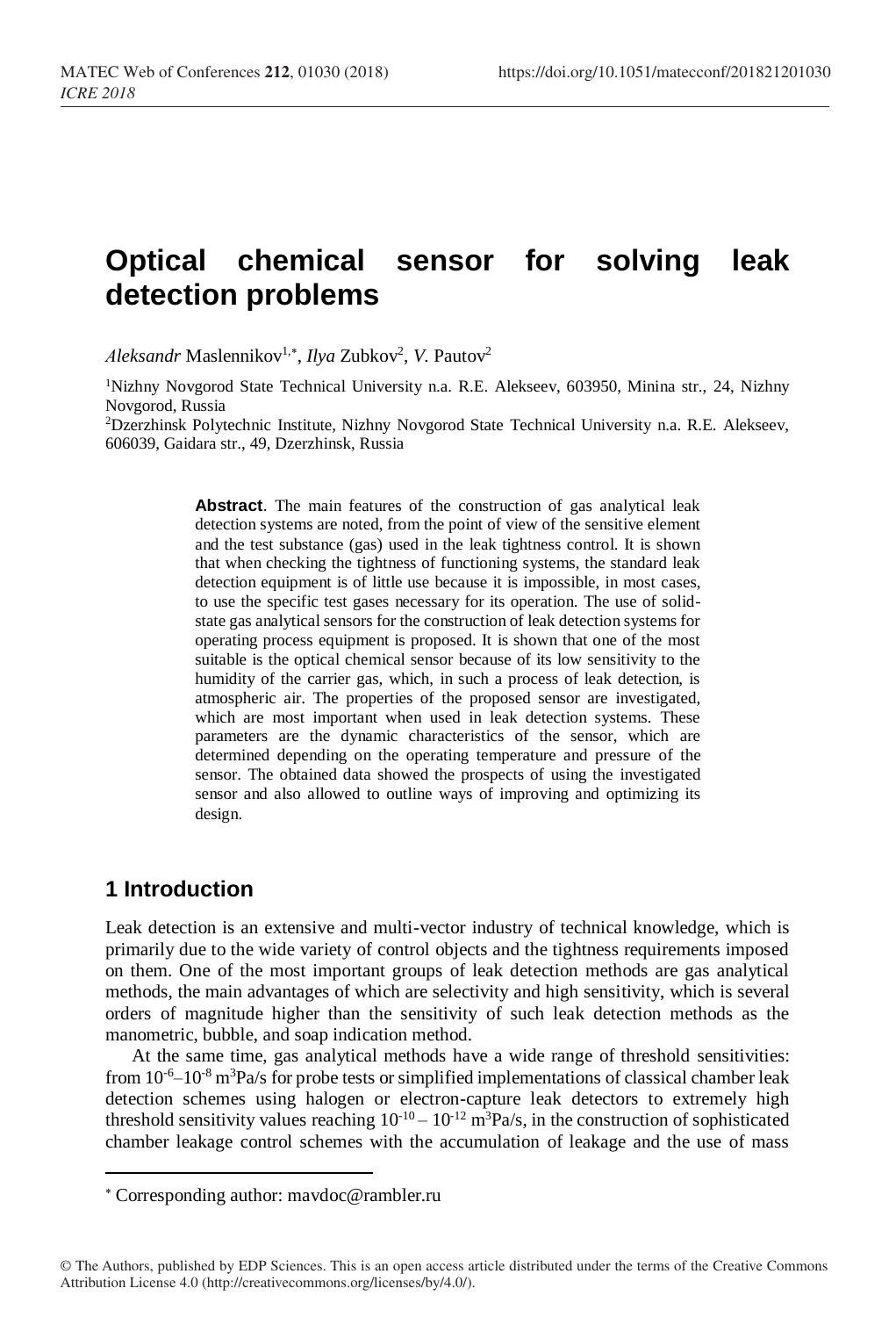spectrometric leak detectors. The objects of control can be both new products and systems, as well as devices that already operate in accordance with their purpose.

When carrying out classic operations of leak testing, a perfectly defined gas is used as a test substance, which is selectively and highly sensitive determined by the exact same leak detector used in this leak test process. If it is a mass spectrometric leak detector, then helium is used as the test gas, if it is halogen, then, as a rule, Freon (SF6). In the case of output production control, problems do not arise, since the same helium, after carrying out the control process without any difficulties, is removed from the control object. Similarly, other test gases used in the leak tightness control can be removed.

But in the event that the object of control is in working order and for this reason is filled with its technological substance, the use of a specific test-flow test substance becomes impossible. Most clearly, this can be demonstrated by the example of the localization of leaks from process plants, inside which there can be a variety of chemicals.

Therefore, a situation arises where the leakage control can only be carried out using the process substance being present inside the equipment. In this case, a gas analytic leak detector is required that is able to selectively detect leaks of this substance. And since there are many technological substances, the types of leak detectors must be large.

The main element of such a leak detector is a gas analytic cell that determines the presence of a gaseous technological substance flowing into the surrounding space. The basis of the cell, taking into account the variety of possible for the determination of substances, can be solid-state gas-analytical sensors, the principles of which are set forth, for example, in [1]. The sensor in the cell determines the presence of the desired substance in the composition of the carrier gas that enters it.

## **2 Problem Statement**

A serious problem encountered in the creation of leak detection devices that detect leaks from process equipment is that the definition of such leaks occurs in unstable, in many respects, conditions. First of all, this refers to the temperature and humidity of the ambient air, which in this scheme is a carrier gas of the flowing technological substance into the gas analytic cell. At the same time, many gas analyzers in general and solid-state sensors in particular are very sensitive to such influences. So in [2] the applicability of sensors on surface acoustic waves (SAW-sensor) is analyzed in detail. Like the sensors based on a volumetric acoustic wave (VAW-sensor), the SAW-sensor is a mass-sensitive sensor with a very high threshold sensitivity to the attached mass estimated at 10-12 gr. Such a small value determines the high gas-analytical sensitivity of such sensors. However, the mass-sensitive principle of action leads to the fact that these sensors are sensitive to various influences, leading to a change in the mass of the sensor's gas-sensitive coating. And first of all, such influence is the humidity of the gas environment being analyzed, or more precisely its uncontrolled fluctuations, which leads to an increase in the noise component of the output signal of the sensor, increasing its threshold sensitivity to the concentration of the target substance.

The paper [3] considers the influence of the humidity of the carrier gas on the final signal of the VAW-sensor (AT - cut, 16.5 MHz). It is shown that the effect is very significant. To overcome this problem, two sequential measurements are suggested. First, using a special filter that absorbs the desired substance (heptyl), and then passing the controlled mixture past the filter directly to the sensor. The difference between these two signals reflects the concentration of heptyl. The obvious drawbacks of this approach are the complication of the gas analysis process, and, what is particularly painful for leak testing, the extension of the measurement cycle.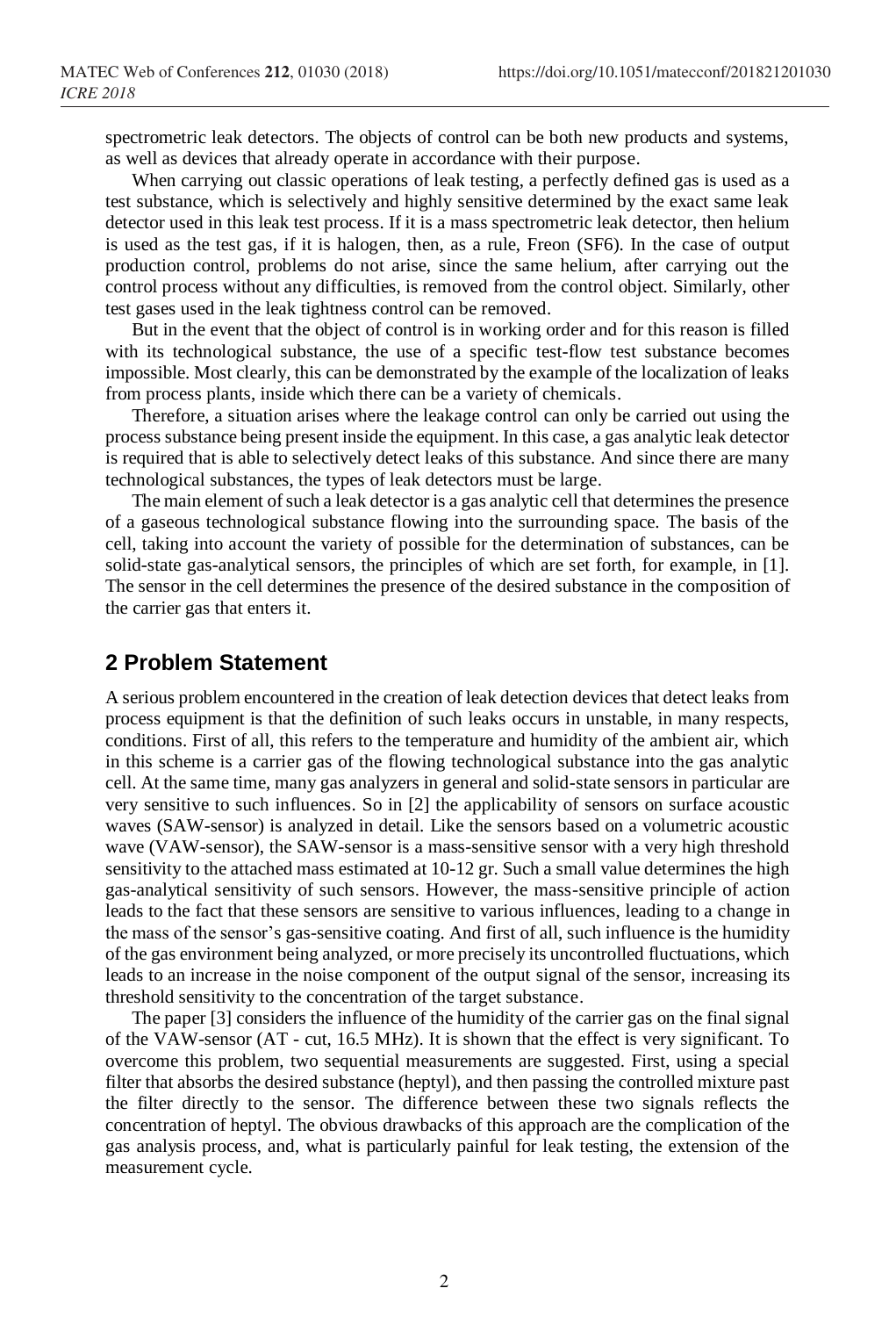VAW-sensors are also used to build multi-sensor systems of the "electronic nose" type [4, 5], which can include up to ten or more separate sensors whose signals are superimposed by the system to determine the desired substance. The effect of humidity with a large number of sensors is further complicated, creating large errors and uncertainties in determining the concentrations of the substances of interest.

Therefore, for the efficient construction of both gas analytical and leak detection systems, it is important to use sensors with less sensitivity to fluctuations in humidity. These include, in particular, optical chemical sensors [6, 7], which perceive changes in color and/or transparency of the sensitive sensor coating and do not sense mass increments.

A great influence on the output signal of solid-state sensors is provided by other environmental parameters, in particular, temperature and pressure. So in [8] a rather detailed analysis of their influence on the static and dynamics of the operation of cold solid-state gasanalytical sensors was carried out. It was shown that this influence is related to the influence of temperature and pressure on the equilibrium constants and the speed of the reversible chemical reaction flowing on the sensor surface between the sensitive sensor coating and the gaseous substance being determined. In the case of physical sorption processes occurring on the surface of the sensor, the interaction mechanisms naturally change, but the influence of both temperature and pressure is preserved.

From the point of view of sensitivity, their selectivity to the test substance and reduction of interference from fluctuations in the humidity of the controlled environment, sensors using a special highly selective gas sensitive film are more preferable. Next, we study exactly such an optical chemical sensor of ammonia. The use of ammonia is due to the urgency of the search for leaks of this substance and its technological use in research.

## **3 Research Questions**

This study is a continuation of the investigation of the optical chemical sensor, which was carried out to determine its gas analytical characteristics, which are of the greatest importance in solving purely gas-analytical tasks in eco-monitoring, industrial ecology, and labor protection. Therefore, the static properties of the sensor, their dependence on temperature, and the effect of humidity on the sensor's operation are discussed in detail in the first article also published in this conference proceedings.

Therefore, in order for the considered gas analytical optical chemical sensor to be successfully used in the development of leak detection systems, it is necessary to additionally determine its following parameters: the speed at both the front and the trailing edges of the dynamic characteristic and the effect of temperature and pressure on these parameters.

As done before, the sensitive polymer coating was a functional polymer D924-St, which is an acridine dye immobilized on polystyrene sulfonate.

Thus, the main purpose of this study is to assess the possibility of using the considered optical chemical ammonia sensor in leak detection systems, to determine the operational parameters under which such use would be most effective, and to determine the main directions for optimizing the construction of an optical chemical sensor for further use in leak detection systems.

## **4 Research Methods**

To investigate the sensor, an experimental setup was assembled, the circuit of which is shown in Fig. 1.

The installation, basically, is similar to the installation used at the first stage of the study. In order to more accurately assess the dynamic properties of the sensor, it was upgraded in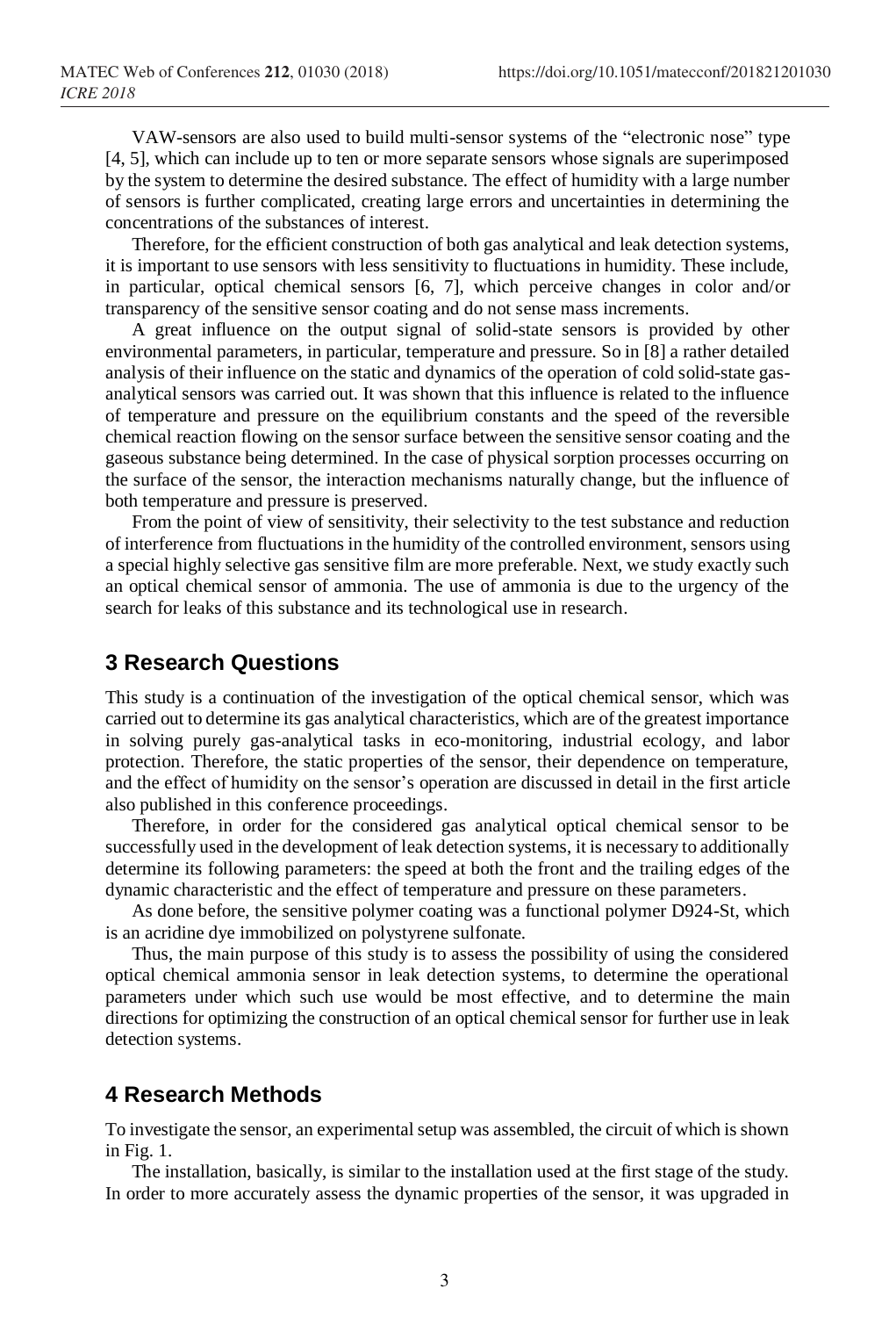the direction of reducing the volume of the chamber and simplifying its internal configuration, which significantly accelerated its purging. To do this, in particular, the moisture sensor was removed from it, and the heater was placed on the outer surface of the chamber. In addition, a block was set up to set the pressure of the test gas medium inside the chamber.



**Fig. 1.** Experimental installation for the investigation of the optical chemical ammonia sensor: 1 – camera,  $2$  – sensor under investigation,  $3$  – LED,  $4$  – photodiode,  $5$  – radiation flux to the sensor,  $6$  – radiation flux after sensor, 7 – pressure sensor in the sensor chamber, 8 – heating element, 9 – control and management unit, 10 – analog-to-digital converter, 11 – personal computer.

To install and maintain the temperature of the camera, a PID controller was used, being equipped with its own temperature sensor. In addition, the chamber is made more massive to reduce fluctuations in its temperature with the imposition of test doses of the ammonia-air mixture. These doses were also chosen for a minimum volume to reduce their effect on the temperature of the medium analyzed by the sensor.

The pressure setting unit allowed to set the absolute pressure in the sensor chamber in the range of 50-250 kPa, after stabilizing the gas environment in the sensor chamber and in the auxiliary chambers connected to it and expanding or compressing the auxiliary chambers. After this, the change in the signal of the optical chemical sensor.

## **5 Findings**

The resulting dependencies are presented below in the corresponding figures.

#### **5.1 Dynamic characteristics**

Figure 2 shows the dependence of the time constant of the optical chemical sensor on the leading and trailing edges of the temperature indicator. At the same time, an ammonia concentration of -100 mg / m3 was created in the sensor chamber, which provided a good sensor signal with a low noise level. As can be seen, with increasing temperature, the speed of the sensor increases, and the sensor time constant along the leading edge is about three times smaller than on the trailing edge. This fact is expected, because a rise in temperature increases the rate of both direct and reverse reaction of ammonia with a sensitive sensor coating, reducing the time constants of both fronts.

Since the film of the sensitive coating has a certain thickness, the penetration of ammonia into the interior of the film occurs. It is obvious that the depth of penetration should depend, inter alia, on the number of molecules at the surface of the film, the time of exposure to ammonia, and the diffusion coefficient of ammonia in the film of the sensitive coating.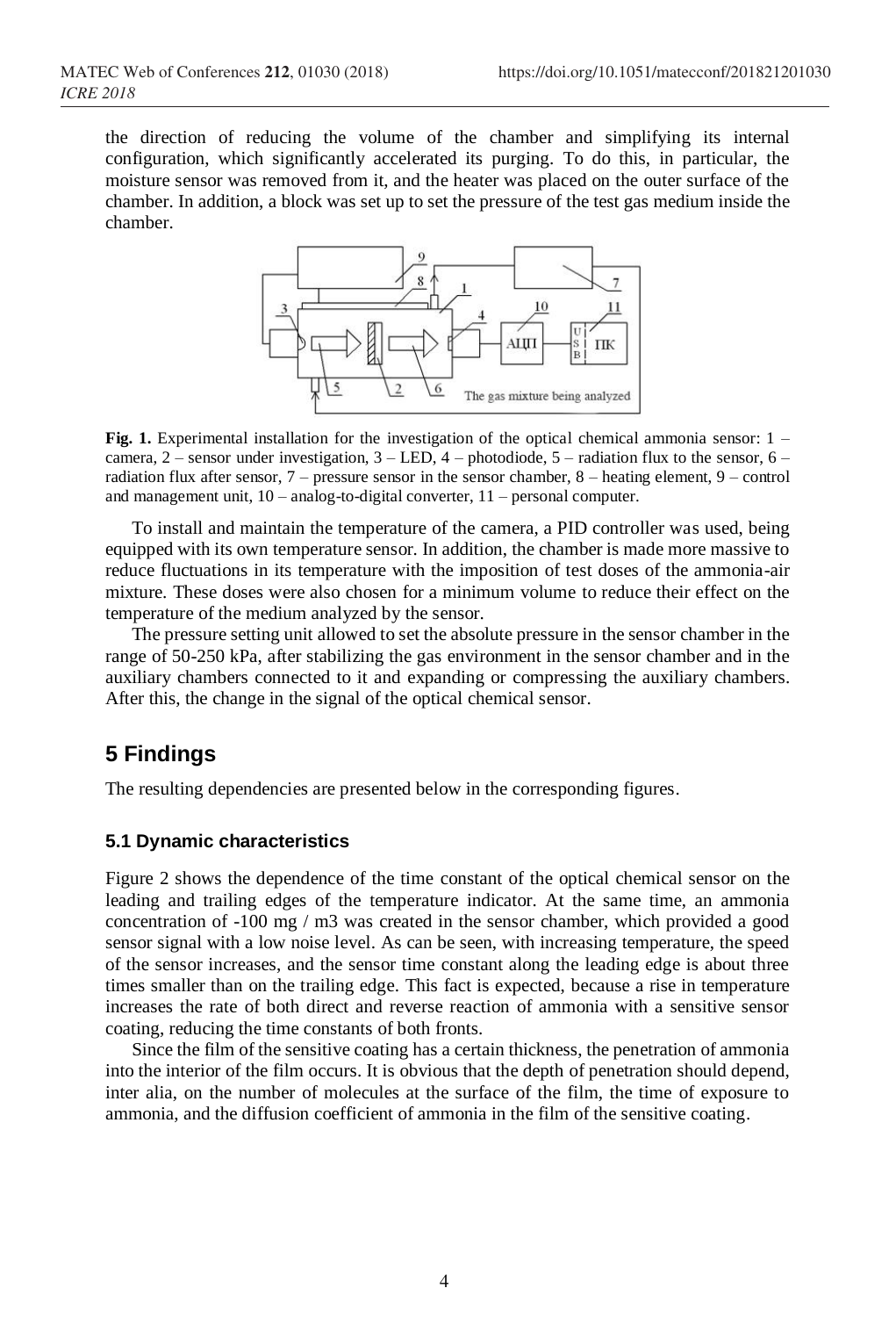

**Fig. 2**. Dependence of the time constants of the optical chemical sensor on temperature: 1 - on the leading edge, 2 - on the trailing edge.

Therefore, the dependences of the time constants on both fronts of the dynamic characteristic on the affected ammonia concentration were determined. The dependencies are determined for a temperature of 25°C and are shown in Figure 3.



**Fig. 3.** Dependence of the time constants of the optical chemical sensor on the effect of ammonia concentration: 1 - on the leading edge, 2 - on the trailing edge.

It can be seen that as the effective concentration increases, the time constants increase, although less intensively than the concentration increases. From a practical point of view, this means that it is necessary to protect the sensor from exposure to too high concentrations of ammonia. This can be performed as hardware, blocking the supply of carrier gas to the sensor, for example, from the sensor signal, or organizationally, by monitoring the leak tightness in stages and determining the leaks from large to small, gradually increasing the sensitivity of the monitoring process. This effect, the "poisoning" effect of the sensing element, is not new and is inherent in many highly sensitive gas analytical leaks.

Also, the dependence of the dynamic properties of the optical chemical sensor on the working pressure in the sensor chamber was investigated. The obtained dependences are shown in Fig. 4.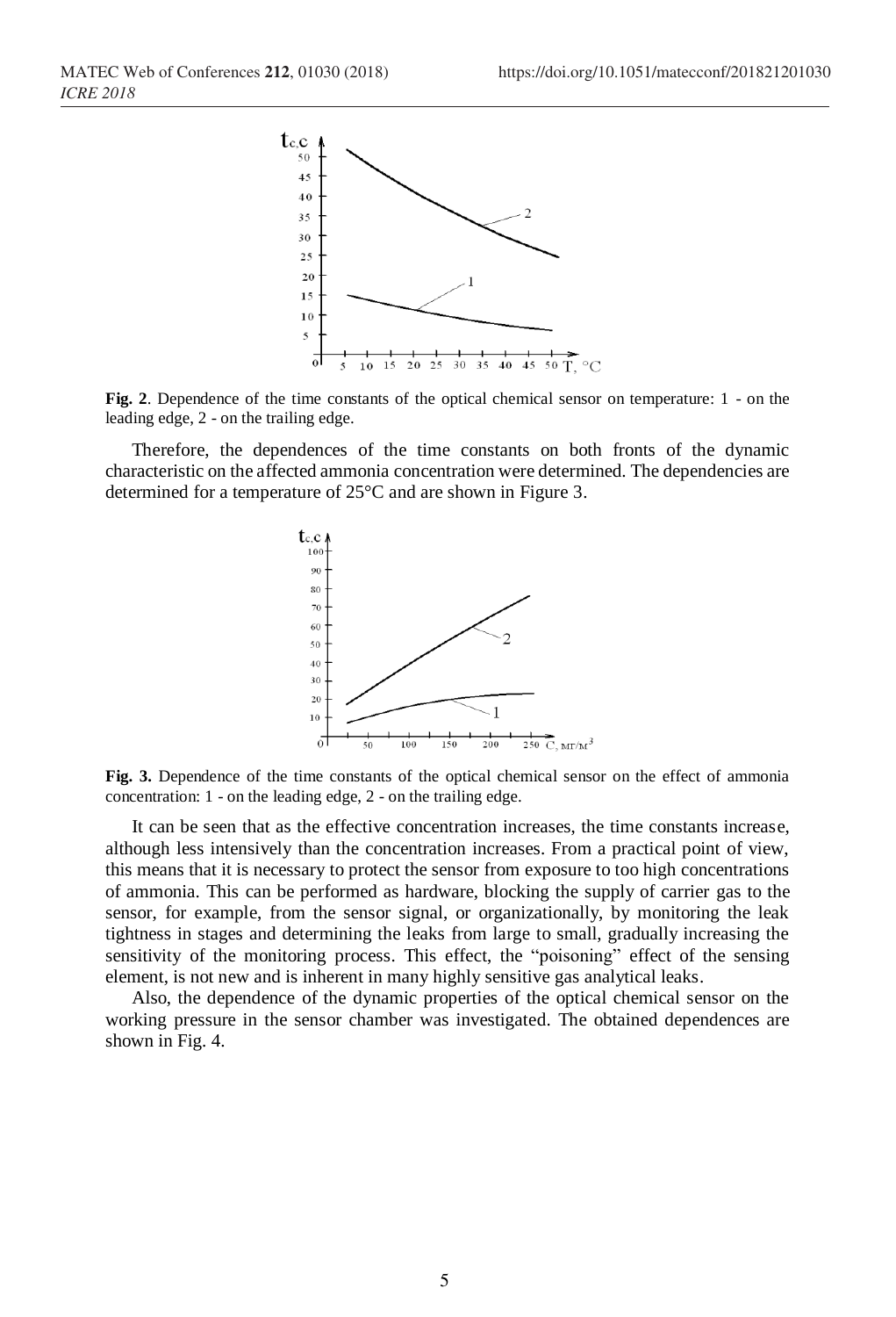

**Fig. 4.** Dependence of the time constants of the optical chemical sensor on the pressure: 1 - on the leading edge, 2 - on the trailing edge, 3 - atmospheric pressure.

They show that the effect of pressure is multidirectional in relation to the leading and trailing edges of the dynamic characteristic. In particular, it can be seen that increasing the pressure reduces the time constant along the leading edge and increases the time at the rear. This behavior of the time constants is explained by the fact that the increase in pressure increases the rate of direct reaction of the sensitive coating with ammonia and reduces the rate of return.

#### **5.2 Static characteristics**

Since the increase in pressure varies the rates of direct and reverse reactions differently, it means that the equilibrium constant of this reaction also changes. This, in turn, should change the "output" of the reaction, which, in our case, is equivalent to changing the sensitivity of the sensor. Therefore, the dependence of the sensitivity of the optical chemical sensor on the operating pressure in its chamber was determined, as shown in Fig. 5.





It can be seen that increasing the pressure leads to an increase in the sensitivity of the optical chemical sensor, being approximately proportional to the increase in the absolute pressure in the sensor chamber. This dependence, which is quite interesting from the scientific point of view, cannot always be effective from a practical one, especially when leakage is localized, because the technical solutions for introducing the carrier gas into the chamber under excessive pressure can significantly complicate the leak detection equipment. However, in the case of determining the total leakage of the product by the chamber method,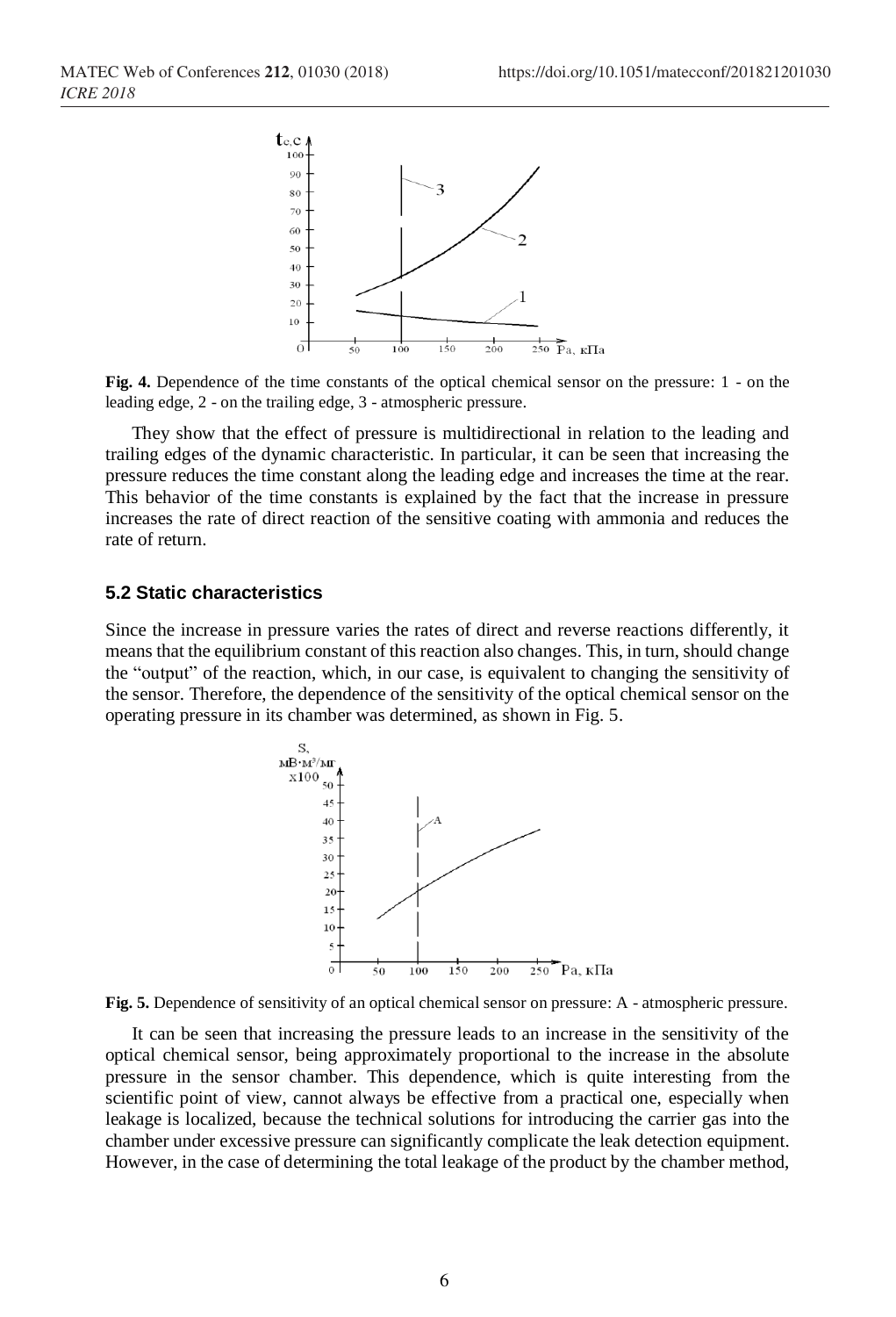such a one-time input of the analytical sample may well be carried out, which can significantly increase the sensitivity of the test.

#### **5.3 Selectivity of the sensor**

Evaluation of the selectivity of the gas analyzer is always partial and incomplete, since it is impossible to determine the reaction of the sensor to all possible substances that can enter its chamber. Therefore, it may be relevant to determine the response of the sensor to the main, most common pollutants of atmospheric air. Sensor reactions to such substances as sulfur dioxide, hydrogen sulfide, nitrogen oxide IV, hydrocarbons (gasoline), alcohols (ethyl and isopropyl), acetone, benzene, toluene were tested. To check the response of the sensor, the concentrations of these substances were used at  $100 \text{ mg/m}^3$  in air. The reaction of the sensor to their gas-air mixtures was either zero or extremely insignificant, no more than 1 to 3% of the reaction to a similar concentration of ammonia. This fact, which speaks of the high specificity of the reaction of a sensitive surface with ammonia, is important not only in the leak test, but also in the gas analytic application of the sensor.

# **6 Conclusion**

The basic conclusions are made directly in evaluating the obtained dependences of the output signal of the sensor on temperature and pressure. Summarizing the separate conclusions, including taking into account the first article devoted to the gas analytical properties of the optical chemical sensor, we can note the following.

Changes in operating temperature and pressure have a significant effect on the output signal of the sensor. And the temperature has the strongest effect. Increasing the temperature raises the sensitivity of the sensor and simultaneously reduces the values of the time constants along both fronts of its dynamic characteristic. This clearly indicates that it is necessary to increase the operating temperature of the sensor. Such an increase also allows solving the problem of temperature control of the sensor to stabilize its sensitivity, which is especially important for gas analytical applications of an optical chemical sensor, but it will not be superfluous even in its use in leakage. As the maximum operating temperature of the sensor, a temperature in the range of 45-55 ° C can be chosen, since our studies show that the degradation of the sensitive coating at these temperatures is absent. Improving the dynamic properties of sensors with increasing operating temperature is especially important for leak detection devices, but it is also valuable for gas analytical applications. The use of an elevated temperature also improves the protection of the sensor from the high humidity of the carrier gas and allows the sensor, even under the most unfavorable atmospheric conditions, not to leave the low sensitivity range to fluctuations in humidity.

The influence of pressure on the sensor parameters is not so unambiguous. Increasing the pressure leads to an increase in the sensitivity of the sensor but, at the same time, to an increase in the time constant along the trailing edge of the dynamic characteristic. However, the advantage of pressure on the sensor is its rapid implementation. The supply and removal of pressure can be carried out in fractions of a second, which is practically not feasible for temperature effects. Therefore, an occasional decrease in pressure at the trailing edge of the dynamic characteristic of the sensor will significantly accelerate its recovery.

When designing a sensor and a sensor cell, it is important to consider the following. To increase the sensitivity and speed of the sensor itself, it is necessary to develop its design, which has a large number of thin layers of sensitive coating. In addition, it is necessary to minimize the size of the sensor camera, which will also improve both sensitivity and speed in the leak detection of such a sensor.